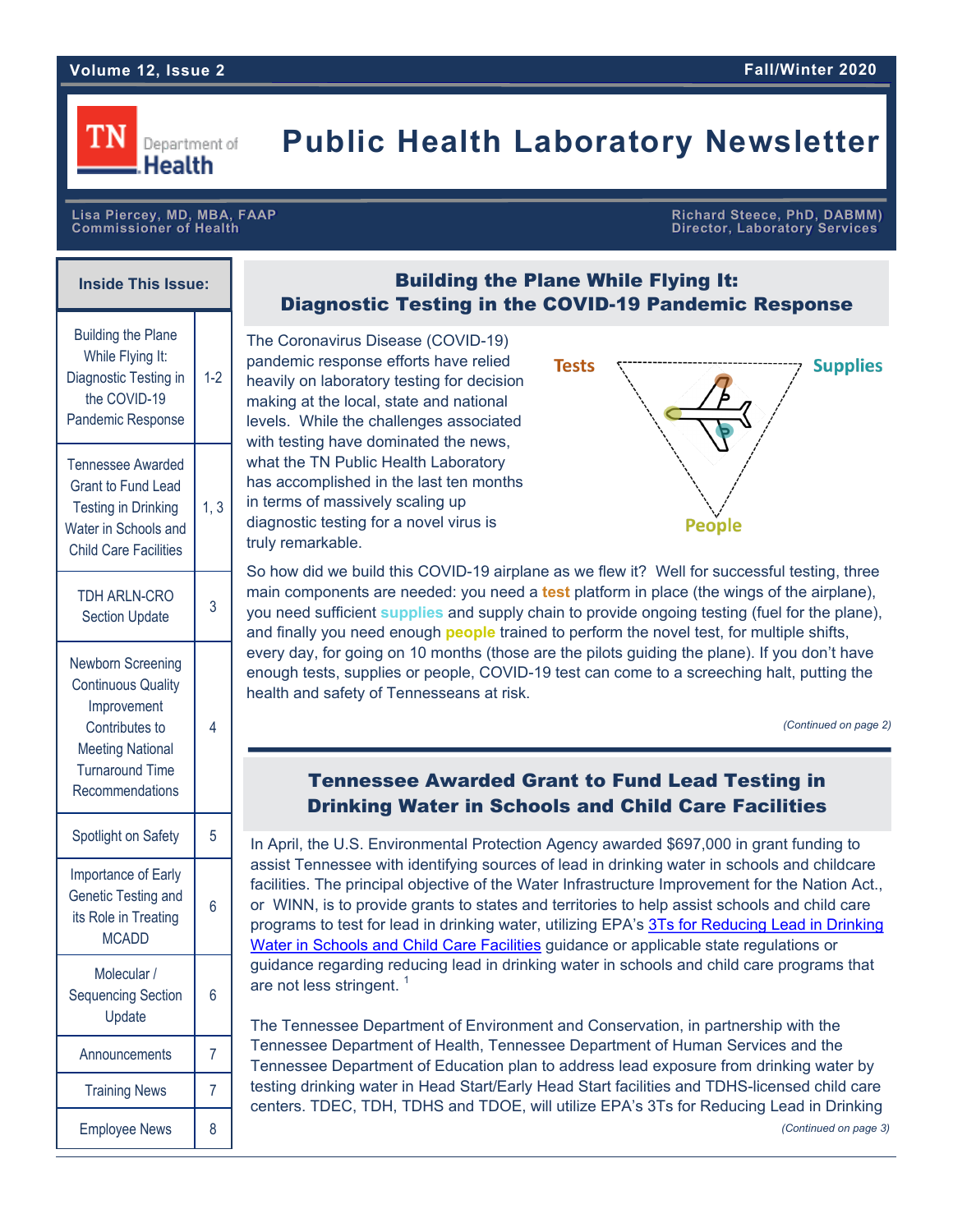## *Building the Plane While Flying It (Continued from page 1)*

#### **Tests**

Currently, there are three main types of tests for COVID-19, but it didn't start out that way. The first tests developed to detect the virus were molecular (PCR). Antibody tests became more widely available in early spring, and by July, the first antigen tests were authorized and available. There are also sub-categories of COVID-19 tests that have developed, ranging from home collection, pooled testing, point-of-care testing and multi-plex testing.

It is important to highlight the tremendous efforts of our PHL staff and just how many COVID-19 tests we've performed at the PHL. In mid-February, the TN PHL was one of the first five labs in the country to have the CDC COVID-19 test verified and ready for use. This was well-timed because less than two weeks later, we identified the first case in TN. From that point on, we've added multiple test platforms to massively scale up our testing capabilities and the entire laboratory has been involved in the testing efforts. We completed 100,000 tests at the end of July and as of mid-November we've done approximately 180,000 COVID-19 tests. We've also coordinated and/or performed approximately 12,000 COVID-19 antibody tests of frontline healthcare workers.

#### **Supplies**

From the very beginning of the pandemic, all laboratories struggled to find sufficient and steady supply chains of test reagents and consumables. Early on, it was the components of the specimen collection kits like swabs and transport media that became scarce. The TN PHL media preparation team found creative ways to solve this problem. They packaged and sterilized swabs, made transport media and packaged and distributed specimen collection kits to all the health departments across the state.



#### **People**

Finally, and most importantly, we must acknowledge all the laboratory staff that have contributed to the COVID-19 pandemic response. These are the folks piloting this COVID-19 airplane and it truly wouldn't fly without them. It's not just people at the lab bench running the instruments, it has been an all hands-on deck endeavor. Lab staff from other sections like environmental and newborn screening stepped in to help with the pre- and post-analytical steps of testing. From sample receiving, aliquoting and coordinating the distribution of samples to the different sections for testing, our accessioning staff have truly been on the frontlines of COVID-19 testing. The post-analytical steps are equally important, such as confirming quality controls worked, second checks of results and approvals, must be completed before results are reported out to providers and ultimately, patients. All this is done for every sample we test, so to have done approximately 180,000 COVID-19 tests over the last ten months is truly a herculean effort by our laboratory staff.

Taken together, this is how we built our COVID-19 plane -- by implementing multiple test platforms for COVID-19 as fast as possible, by sourcing from multiple supply chains and making what we couldn't buy, and finally by using the full power of all our laboratory staff to get testing done, quickly and accurately. We could not be more proud of our lab and what we've accomplished as we continue to test and play a vital role in the pandemic response.

*Submitted by* 

*Kara Levinson, PhD, MPH, D(ABMM) | Deputy Director*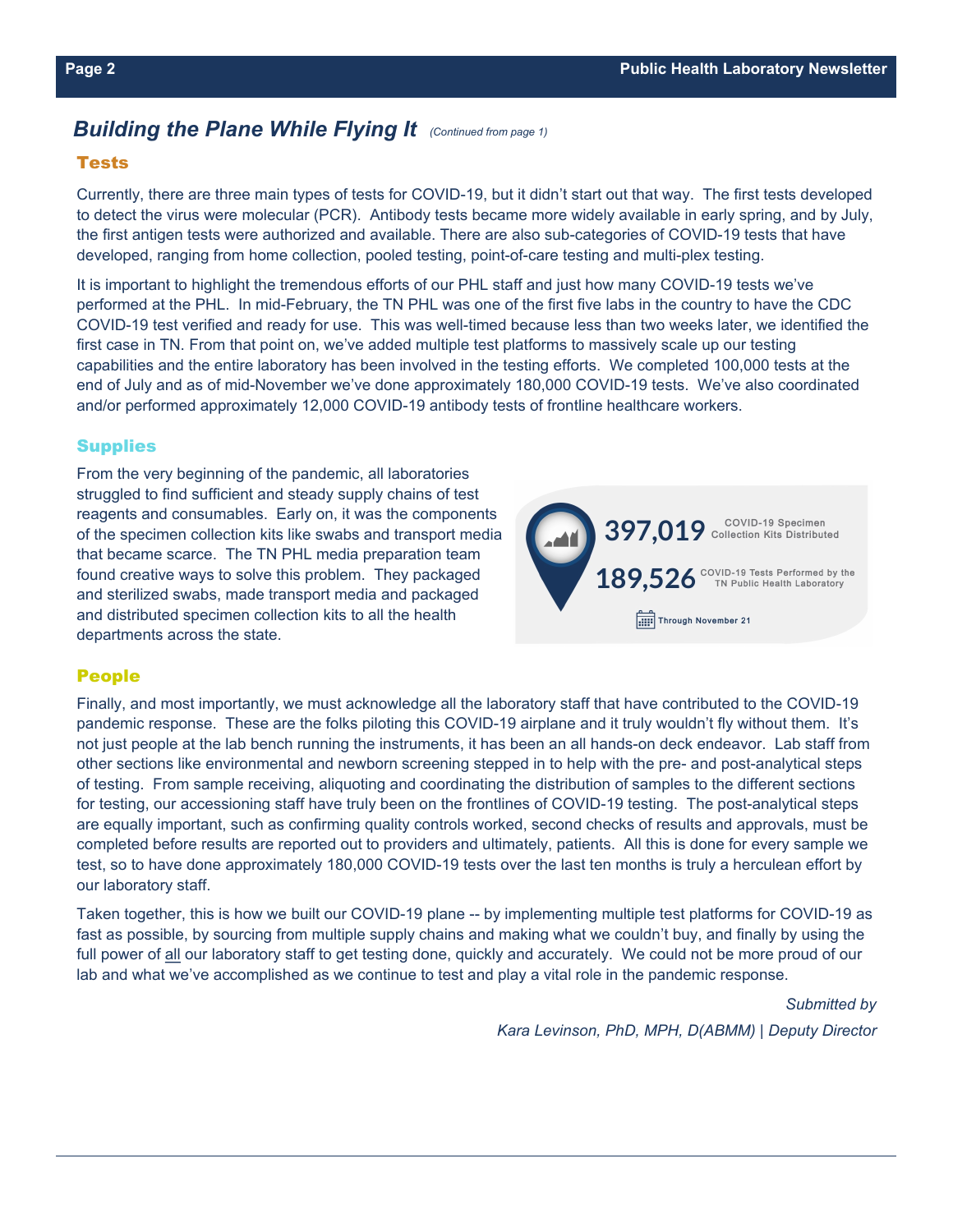## *Lead Testing in Drinking Water (Continued from page 1)*

Water in Schools and Child Care Facilities guidance as a model to:

- 1) Communicate the results and important lead information to the public, parents, teachers and larger community throughout the implementation of the program;
- 2) Train on the risks of lead in drinking water and testing for lead, as well as developing key partnerships to support the program;
- 3) Test using appropriate testing protocols and a certified laboratory; and
- 4) Take Action, including the development of a plan for responding to results of testing conducted and addressing potential elevated lead where necessary.

All water lead testing will be conducted at the Tennessee State Public Health Laboratory. As a result of the global SARS-CoV2 pandemic, the program, originally scheduled to begin in April, instead kicked off in November. A public announcement in October generated substantial interest. The laboratory staff began testing on November 18, 2020.

#### **About Lead Exposure**

Lead can enter drinking water when plumbing materials that contain lead corrode, especially where the water has high acidity or low mineral content that corrodes pipes and fixtures. The most common sources of lead in drinking water are lead pipes, faucets and fixtures. In homes with lead pipes that connect the home to the water main, also known as lead service lines, these pipes are typically the most significant source of lead in the water. Lead pipes are more likely to be found in older cities and homes built before 1986. Among homes without lead service lines, the most common problem is with brass or chrome-plated brass faucets and plumbing with lead solder.

EPA has set the maximum contaminant level goal for lead in drinking water at zero because lead is a toxic metal that can be harmful to human health even at low exposure levels. Lead is persistent, and it can bioaccumulate in the body over time.

Young children, infants and fetuses are particularly vulnerable to lead because the physical and behavioral effects of lead occur at lower exposure levels in children than in adults. A dose of lead that would have little effect on an adult can have a significant effect on a child. In children, low levels of exposure have been linked to damage to the central and peripheral nervous system, learning disabilities, shorter stature, impaired hearing and impaired formation and function of blood cells.

*Submitted by Marc J Rumpler, MS, PhD, DABCC, NRCC, DLM (ASCP)SCcm | Environmental Division Director* 1[https://www.epa.gov/dwcapacity/wiin](https://www.epa.gov/dwcapacity/wiin-grant-lead-testing-school-and-child-care-program-drinking-water)-grant-lead-testing-school-and-child-care-program-drinking-water

## **TDH ARLN-CRO Section Update**

The Tennessee Antibiotic Resistance Laboratory Team will be assisting APHL with the facilitation of the AR LAB Network Annual Meeting. The virtual meeting will include public health stakeholders from across the country. Tennessee will be presenting on *Aspergillus* and facilitating a round robin exercise.

The Tennessee Antibiotic Resistance Laboratory team has helped support the western regional lab with CPO screening in California. The CDC and Western Regional Lab reached out to Tennessee in July to provide surge capacity for CPO screening in California. The state lab team was able to provide screening for 290 specimens to support the investigation since July 29, 2020.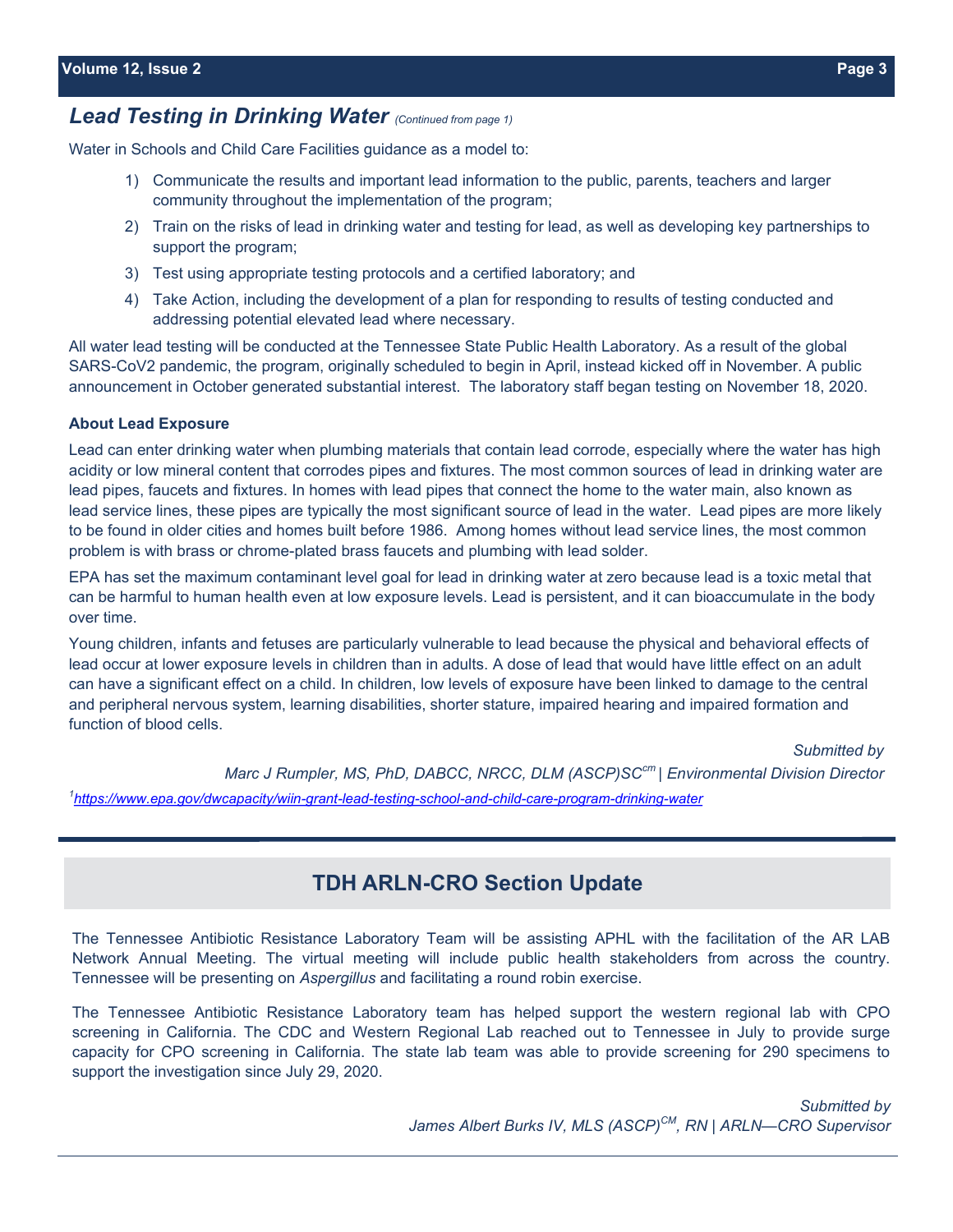## **Newborn Screening Continuous Quality Improvement Contributes to Meeting National Turnaround Time Recommendations**

The Advisory Committee on Heritable Diseases on Children and Newborns of the Health Resources and Services Administration of the Federal Government in 2015 recommended that all time critical abnormal results from newborn screening be reported by the infant's fifth day of life, or DOL5. Time critical results are those that need immediate medical intervention before the onset of symptoms to prevent death and disability. Time critical disorders include Galactosemia and Citrullinemia. The ACHDNC also recommended that all time sensitive abnormal results and all within normal results be reported by the infant's seventh day of life, or DOL7. Time sensitive disorders are those disorders that will need medical intervention, but there is some time before the onset of symptoms. Examples of time sensitive disorders are Biotinidase Deficiency and Sickle Cell Disease.





To meet these recommendations, the Newborn Screening Program implemented several initiatives including contracting with a courier service for delivery of specimens seven days a week to the State laboratory, adopting Saturday testing in 2015, adding Sunday testing in late 2018, rearranging the laboratory workflow to maximize efficiency and improving education for our birthing facilities on decreasing unsatisfactory collections and improving the timing of collection after birth. Our baseline in 2014 from the accompanying graph indicates we were reporting less than 20% of time critical specimens by DOL5 and less than 50% by DOL7 each quarter. With the gradual changes, we were able to attain reporting 99.4% of time critical abnormal specimens by DOL5 and 100% of all specimens by DOL7 for the month of September 2020. The credit for achieving these percentages belongs to the hardworking Newborn Screening laboratory and follow-up staff who are dedicated to improving the health outcomes for Tennessee infants. There is no doubt that their continuous efforts will enable the program to sustain reporting according to the ACHDNC recommendations.

> *Submitted by M.Christine Dorley, PhD, MT(ASCP) | Assistant Director Newborn Screening Laboratory*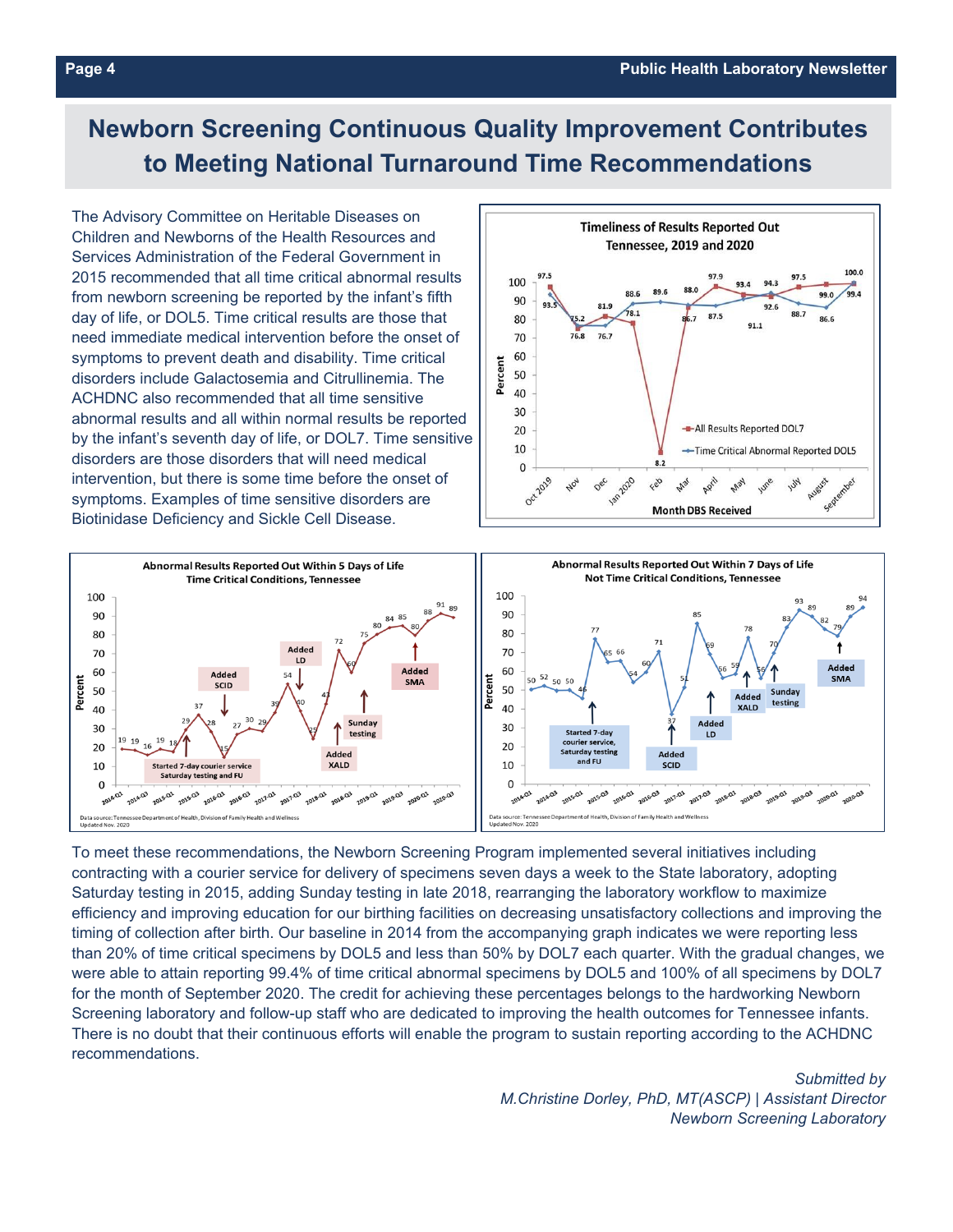## **Spotlight on Safety**

Safety should be everyone's priority at ALL times. Each and every individual is a safety officer. Each and every individual is the laboratory's most important asset. Safety should be foremost in our minds in all things that we do. Without our most important asset, turnaround times and accomplishment of our mission is compromised. When things are compromised and things are overlooked, the risk of an accident increases.

There are many steps we can take daily to ensure we mitigate hazards that could result in an accident. It may be waking up a little early to ensure we don't speed to work or slowing down a bit in our daily workflow. We need to take these steps to ensure we do our best to stay safe at home or at work.

In summary, no task or mission is more important than the safety of our employees, for without them we would have no task or mission. So please, in everything that you do, take time to think safety, know safety and do safety.

*Submitted by Tracy Minster, MLS(ASCP)cm | Assistant Safety Officer*

## **Tracy Minster selected as Assistant Safety Officer**



Tracy Minster has been selected as Assistant Safety Officer for the Public Health Laboratory. He earned his Bachelor of Science in Medical Laboratory Technology from Austin Peay State University in 2013. Tracy has worked in the Virology Section of the Public Health Laboratory for the past seven years. Prior to working at the Pubic Health Laboratory, he worked at LabCorp performing Flow Cytometry.

## **New Laboratory Biosafety Guidance Available to All**

Biosafety in Microbiology and Biomedical Laboratories, 6th edition was recently published. The BMBL is a tool for assessing and mitigating risk in clinical and research laboratories. The BMBL continues to be a guide to best biosafety practices for safe work in clinical and research laboratories. Although it is not a regulatory document, it is the most revered guide for laboratory safety in the United States. Please note the new addition of an appendix devoted to clinical laboratories!

The entire publication may be downloaded free of charge at:

https://www.cdc.gov/labs/pdf/CDC-[BiosafetyMicrobiologicalBiomedicalLaboratories](https://www.cdc.gov/labs/pdf/CDC-BiosafetyMicrobiologicalBiomedicalLaboratories-2020-P.pdf)-2020-P.pdf

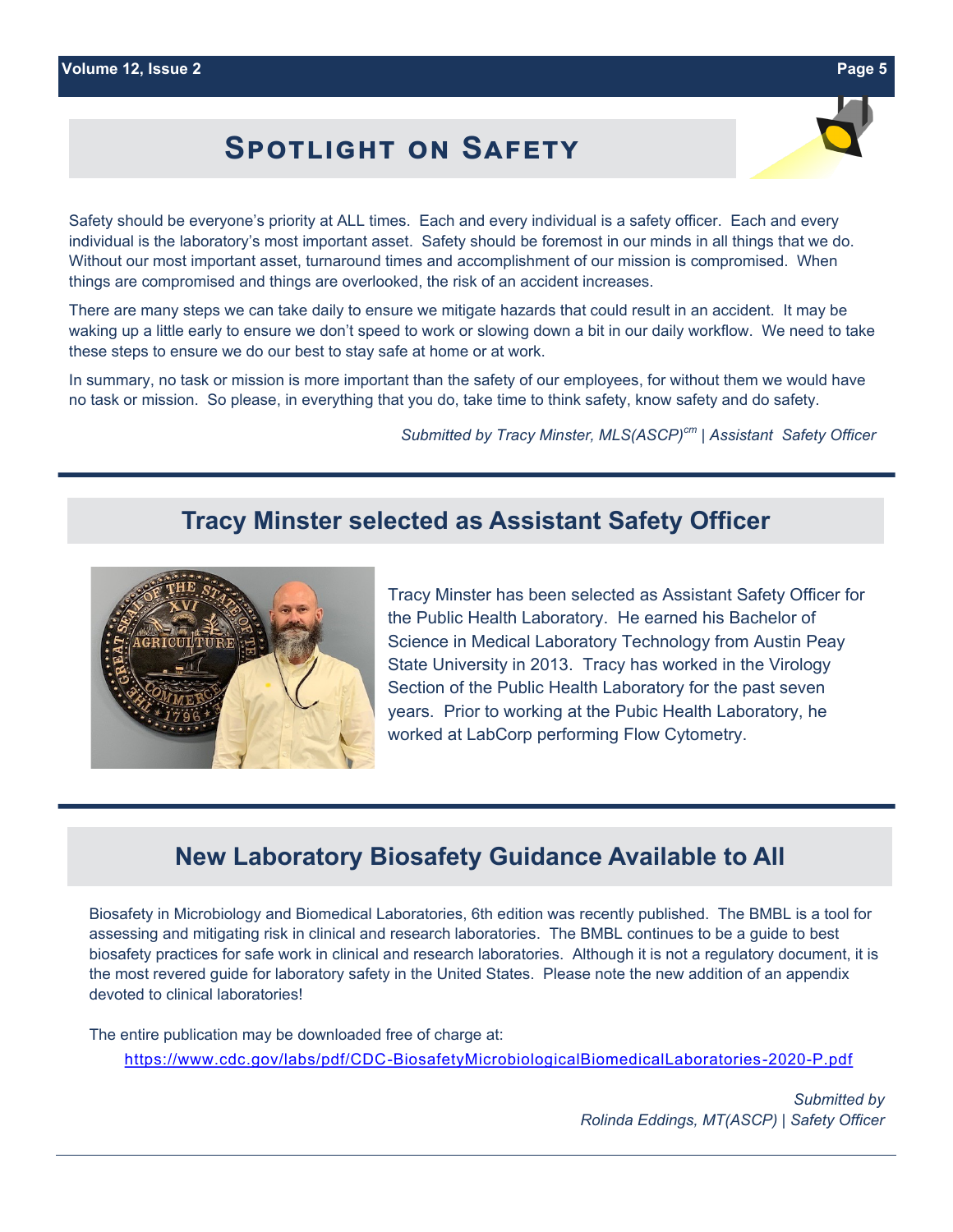## **Importance of Early Genetic Testing and its Role in Treating MCADD**

The purpose of Newborn Screening is to identify harmful, inherited genetic diseases within the first days of life to allow healthcare providers to advise interventions that will allow the infant to thrive later in life. One such disease is Medium-Chain Acyl-CoA Dehydrogenase Deficiency, or MCADD. MCADD is a condition which disrupts fatty acid oxidation of medium chain fatty acids.<sup>1</sup> While the overall prevalence of MCADD is 5.3 per 100,000 births, this disease occurs at a high rate in those of Northern European Caucasian descent, with the carrier frequency between 1:40 and 1:100.

Tennessee began screening for this disease in 2004. In the 16 years since, there have been 100 confirmed cases out of 1,391,616 newborns screened, or an incidence of 7.19 per 100,000 births. The preferred biochemical marker that the screening picks up is C8, or octanoylcarnitine, a medium length fatty acid chain of 8 carbons that is bound to an ammonium molecule, so that it may be used in metabolism. $^2$  This compound is detected from a dried blood sample preferably collected within the first 9 days of birth through tandem mass spectrometry. A specimen is deemed abnormal when the concentration of C8 is elevated past a certain threshold. The gene, *ACADM*, which encodes the protein responsible for converting the medium-chain fatty acids into acylcarnitines, often carries a specific point mutation in the case of MCADD. A point mutation is a mistake that the cell makes when copying its DNA at a single place along the DNA code. In this case, this mistake is a substitution of one nucleotide base for another, which in approximately 80% of cases occurs specifically at nucleotide position 985 in the gene, wherein a guanine base is substituted for an adenine base. This one change results in 'misfolding', meaning the protein's structure is altered from that of the normal version found in the general population, impacting its ability to function which is derived from its structure.<sup>3</sup> The consequences of carrying two copies of this mutated gene that are inherited from both parents are realized in times of fasting and sickness involving vomiting, and symptoms manifest as lethargy, seizures, coma and low blood sugar. If not diagnosed early in life, sudden death is known to occur. The intervention for this disease includes a diet high in carbohydrates and low in fat and to simply avoid a fasted state by taking high sugar foods or drinks intermittently. During infancy, supplementation with L-carnitine has been shown to beneficially impact clinical presentation of disease, however studies have not shown a significant impact of carnitine supplementation in adults.<sup>4</sup>

> *Submitted by Fredrick McCorkle | PH Laboratory Scientist I Newborn Screening*

#### References:

- [https://ghr.nlm.nih.gov/condition/medium](https://ghr.nlm.nih.gov/condition/medium-chain-acyl-coa-dehydrogenase-deficiency)-chain-acyl-coa-dehydrogenase-deficiency#
- <https://academic.oup.com/clinchem/article/43/11/2106/5640638>
- <https://www.ncbi.nlm.nih.gov/books/NBK1424/>
- <https://adc.bmj.com/content/103/2/e2.41>

## **Molecular / Sequencing Section Update**

The TN Public Health Laboratory verified testing methods for SARS-CoV-2 in February 2020, awaiting the many specimens that would eventually arrive for testing. The Centers for Disease Control and Prevention has requested SARS-CoV-2 positive specimens to be submitted for whole genome sequencing. The goal of sequencing positive specimens is to establish a set of viral sequences to be made available in the public space. The Molecular/Sequencing section oversees sending positive specimens biweekly to the CDC. This activity began on November 9, 2020 and will continue to the end of the year.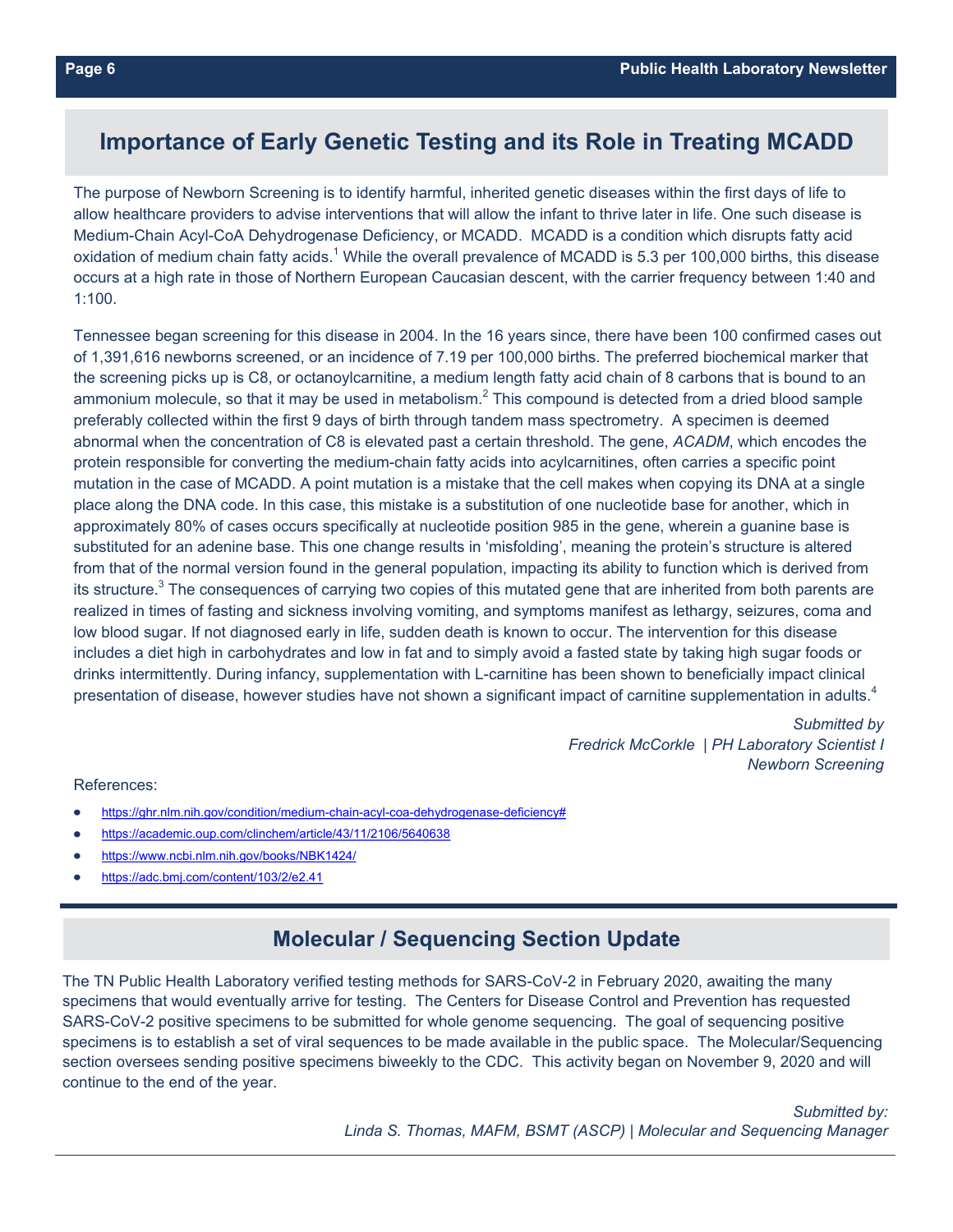## **Announcements**

**⇒ DISCONTINUATION OF VIRAL CULTURES—Effective November 2, 2020—[MEMO](https://www.tn.gov/content/dam/tn/health/program-areas/lab/directory-of-services/announcements/Discontinuation_of_Viral_Cultures_10.14.20.pdf)** 

**DISCONTINUATION OF** *BORDETELLA* **TESTING**—*Effective October 22, 2020*—[MEMO](https://www.tn.gov/content/dam/tn/health/program-areas/lab/directory-of-services/announcements/Bordetella%20Memo%20FINAL.pdf)

**Please visit the Laboratory Services Webpage to view all announcements: [https://www.tn.gov/health/health](https://www.tn.gov/health/health-program-areas/lab.html)-program-areas/lab.html**

## **TRAINING NEWS**

#### **Virtual Packing and Shipping Training**

The Association of Public Health Laboratories has partnered with Saf-T-Pak to offer virtual Infectious Substance Packaging and Shipping training classes. The TN Public Health Laboratory has secured a limited number of seats for sentinel laboratory personnel in Tennessee who are required to package and ship infectious substances.

For more information about this workshop opportunity,

please visit the TDH Laboratory Services Training and Workshop webpage:

[https://www.tn.gov/health/health](https://www.tn.gov/health/health-program-areas/lab/lab-education.html)-program-areas/lab/lab-education.html

## **TRAINING PARTNER OPPORTUNITIES**

## **APHL/CDC Training: Biothreat Rule Out or Refer**

CDC, in collaboration with APHL and the State Hygienic Laboratory at the University of Iowa, has developed a set of virtual knowledge exercises (VKEs) on Biothreat Rule Out or Refer. The VKEs are interactive web-based exercises designed for clinical and veterinary diagnostic laboratorians performing microbiology testing to build and enhance skills in biothreat agent recognition. VKEs do not replace proficiency testing, but serve as a supportive exercise. For more information, Visit:

[https://www.cdc.gov/labtraining/training](https://www.cdc.gov/labtraining/training-courses/biothreat-rule-out-refer-virtual-knowledge-exercise/index.html)-courses/biothreat-rule-out-refer-virtual-knowledge-exercise/index.html

### **Fundamentals of Personal Protective Equipment (PPE) in Clinical Laboratories**

*On-Demand Training—CDC Laboratory Training*

Safety is imperative when working with potentially harmful materials and other hazards in the laboratory. This course is designed to assist clinical and public health laboratory professionals with applying risk management strategies to identify hazards, assess risks and select appropriate personal protective equipment (PPE) options. PACE CE credit available.

Download the course brochure for more information:

[https://www.cdc.gov/labtraining/docs/training/PACE\\_Brochure\\_PPE\\_04\\_07\\_20.pdf](https://www.cdc.gov/labtraining/docs/training/PACE_Brochure_PPE_04_07_20.pdf)

For more CDC Laboratory Training Opportunities, please visit: <https://www.cdc.gov/labtraining>